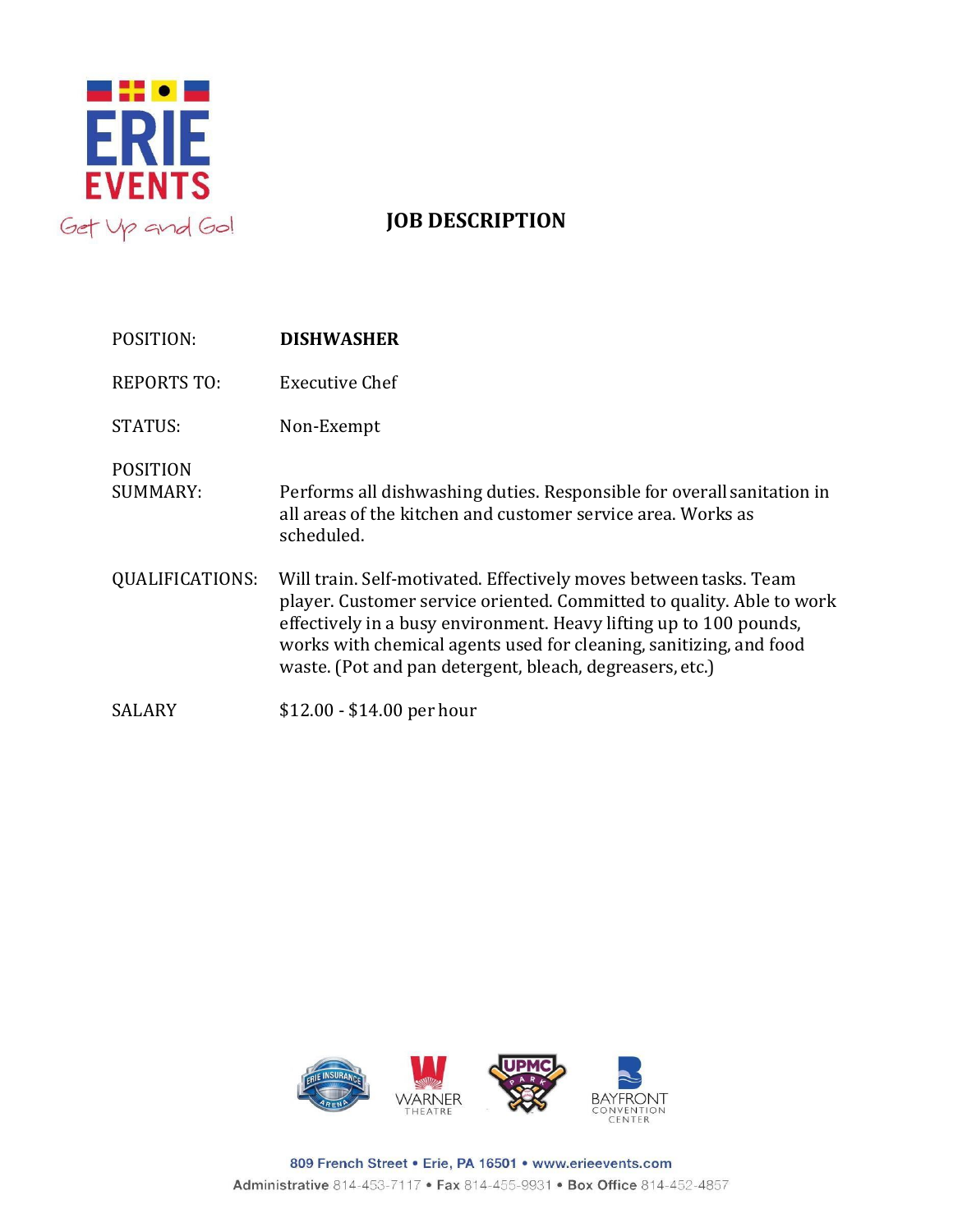## **JOB DESCRIPTION:**

- Washes all dishes, pots, pans and trays used in concessions stands.
- Ensures that all dishes, pots, pans and trays are clean when removed from the automatic dishwasher.
- Returns all washed dishes, pots, pans and trays to their proper storage area.
- Maintains safe floors in kitchen and customer service work areas.
- Thoroughly cleans all hard tile floors periodically throughout the day and at the end of the day including: food storage room, employee bathroom, walk in cooler and freezer room.
- Restocks shelves with all paper products.
- Performs sanitation projects assigned by the chef.
- Assists cooks with putting incoming food and paper items on the shelves.
- Must show demonstrated ability to meet the company standard for excellent attendance and be available to work events as scheduled.
- Implements and maintains ECCCA and BCC policies and procedures.
- Maintains close communication and works cooperatively with Executive Chef, the rest of the administrative team and co-workers to ensure consistency of services and the highest quality of operation.

**Erie Events is an Equal Employment Opportunity Employer: Minority/Female/Disability/Protected Veteran**